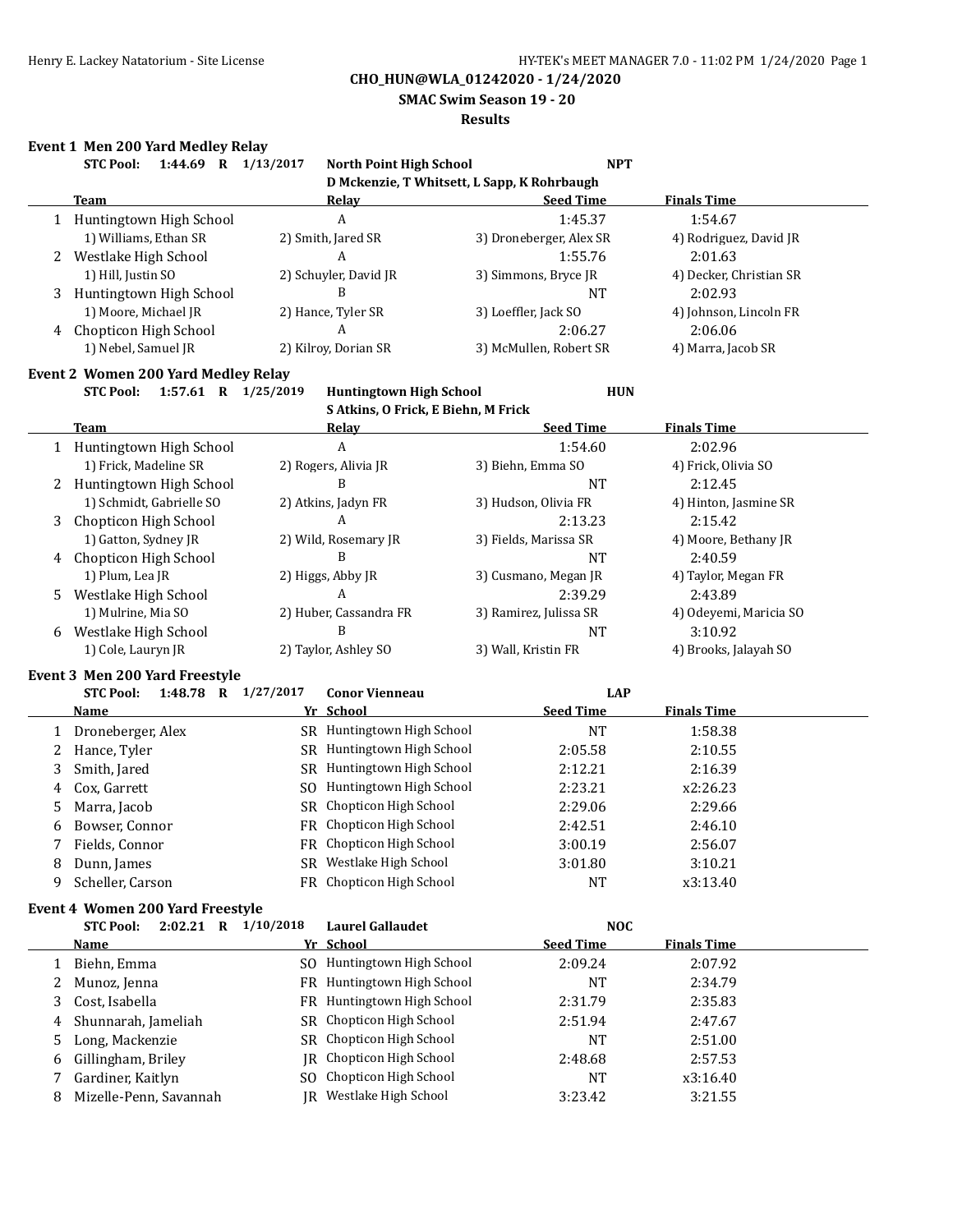**SMAC Swim Season 19 - 20**

#### **Results**

### **(Event 4 Women 200 Yard Freestyle)**

|    | Name            |     | Yr School                  | <b>Seed Time</b> | <b>Finals Time</b> |
|----|-----------------|-----|----------------------------|------------------|--------------------|
| Q  | Taylor, Ashley  | SO. | Westlake High School       | 3:40.15          | 3:33.75            |
| 10 | Brooks, Jalayah | SO. | Westlake High School       | 4:10.88          | 3:34.33            |
| 11 | Doster, Shylar  |     | JR Huntingtown High School | <b>NT</b>        | x3:38.46           |
|    | Urias, Daniela  | SO. | Westlake High School       | 3:58.14          | x3:39.00           |

### **Event 5 Men 200 Yard IM**

|   | 2:00.14<br><b>STC Pool:</b><br>R | 12/20/2019 | Jaydon Cunningham          | NOC              |                    |  |
|---|----------------------------------|------------|----------------------------|------------------|--------------------|--|
|   | Name                             |            | Yr School                  | <b>Seed Time</b> | <b>Finals Time</b> |  |
|   | Williams, Ethan                  |            | SR Huntingtown High School | 2:00.06          | 2:09.74            |  |
|   | Kilroy, Dorian                   |            | SR Chopticon High School   | 2:38.32          | 2:36.63            |  |
| 3 | Johnson, Lincoln                 |            | FR Huntingtown High School | NT               | 2:36.73            |  |
| 4 | Loeffler, Jack                   |            | SO Huntingtown High School | 2:39.50          | 2:40.78            |  |
| 5 | Schuyler, David                  | IR.        | Westlake High School       | 2:38.48          | 2:43.01            |  |
| 6 | Dalton, Isaac                    |            | SO Chopticon High School   | 2:49.29          | 2:53.52            |  |
|   | Hill, Justin                     | SO.        | Westlake High School       | 3:04.91          | 3:06.41            |  |
| 8 | Vinson, Cameron                  |            | JR Huntingtown High School | 2:34.87          | x3:22.93           |  |

# **Event 6 Women 200 Yard IM**

|       | <b>STC Pool:</b><br>2:14.68<br>R   | 1/20/2017 | <b>Havley Newton</b>            | <b>LEO</b>       |                    |  |
|-------|------------------------------------|-----------|---------------------------------|------------------|--------------------|--|
|       | Name                               |           | Yr School                       | <b>Seed Time</b> | <b>Finals Time</b> |  |
|       | Frick. Madeline                    | SR.       | Huntingtown High School         | 2:10.02          | 2:21.90            |  |
| 2     | Fields, Marissa                    |           | SR Chopticon High School        | 2:50.52          | 2:49.17            |  |
| 3     | Annis, Olivia                      | IR        | Huntingtown High School         | 3:03.10          | 3:02.08            |  |
| 4     | White, Gabrielle                   |           | JR Huntingtown High School      | <b>NT</b>        | 3:10.30            |  |
|       | 5 Crofford, Candesce               |           | <b>IR</b> Chopticon High School | 3:22.08          | 3:11.59            |  |
| 6     | Huber, Cassandra                   |           | FR Westlake High School         | 3:21.26          | 3:20.59            |  |
|       | Hinton, Madison                    |           | FR Huntingtown High School      | <b>NT</b>        | x3:23.57           |  |
| 8     | Gillingham, Briley                 |           | IR Chopticon High School        | NT               | 3:23.90            |  |
| 9     | Higgs, Abby                        |           | IR Chopticon High School        | 3:41.21          | x3:31.50           |  |
| 10    | Cole, Lauryn                       | IR        | Westlake High School            | 4:03.43          | 3:50.27            |  |
| $---$ | Wall. Kristin                      | FR        | Westlake High School            | 4:02.96          | DQ                 |  |
|       | $\sim$ $\sim$ $\sim$ $\sim$ $\sim$ |           |                                 |                  |                    |  |

#### Arms underwater recovery - fly

### **Event 7 Men 50 Yard Freestyle**

|    | <b>STC Pool:</b><br>22.07<br>R         | 1/15/2016 | <b>Matthew Essing</b>      | <b>NPT</b>       |                    |
|----|----------------------------------------|-----------|----------------------------|------------------|--------------------|
|    | Name                                   |           | Yr School                  | <b>Seed Time</b> | <b>Finals Time</b> |
|    | Rodriguez, David                       | IR        | Huntingtown High School    | 24.13            | 24.51              |
| 2  | Decker, Christian                      | SR        | Westlake High School       | 24.65            | 24.80              |
| 3  | Simmons, Bryce                         | IR        | Westlake High School       | 24.61            | 25.05              |
| 4  | Alman, Mark                            | SR        | Huntingtown High School    | 27.15            | 27.36              |
| 5  | Marra, Jacob                           | SR        | Chopticon High School      | 27.61            | 27.44              |
| 6  | Harville, Zachary                      | SR        | Chopticon High School      | 28.71            | 28.27              |
|    | Freeman, Dylan                         | FR        | Huntingtown High School    | 30.82            | 30.00              |
| 8  | Nielsen, Kyle                          | SO.       | Huntingtown High School    | 32.07            | x31.07             |
| 9  | Bowser, Connor                         | FR        | Chopticon High School      | 32.52            | 31.57              |
| 10 | Adams, Darrius                         | FR        | Westlake High School       | 40.74            | 37.70              |
| 11 | Absher, Tabor                          | FR        | Chopticon High School      | 38.88            | x37.71             |
|    | <b>Event 8 Women 50 Yard Freestyle</b> |           |                            |                  |                    |
|    | <b>STC Pool:</b><br>25.17 R            | 1/11/2019 | <b>Megan Schueller</b>     | <b>LAP</b>       |                    |
|    | Name                                   |           | Yr School                  | <b>Seed Time</b> | <b>Finals Time</b> |
|    | Frick, Olivia                          |           | SO Huntingtown High School | 25.83            | 27.26              |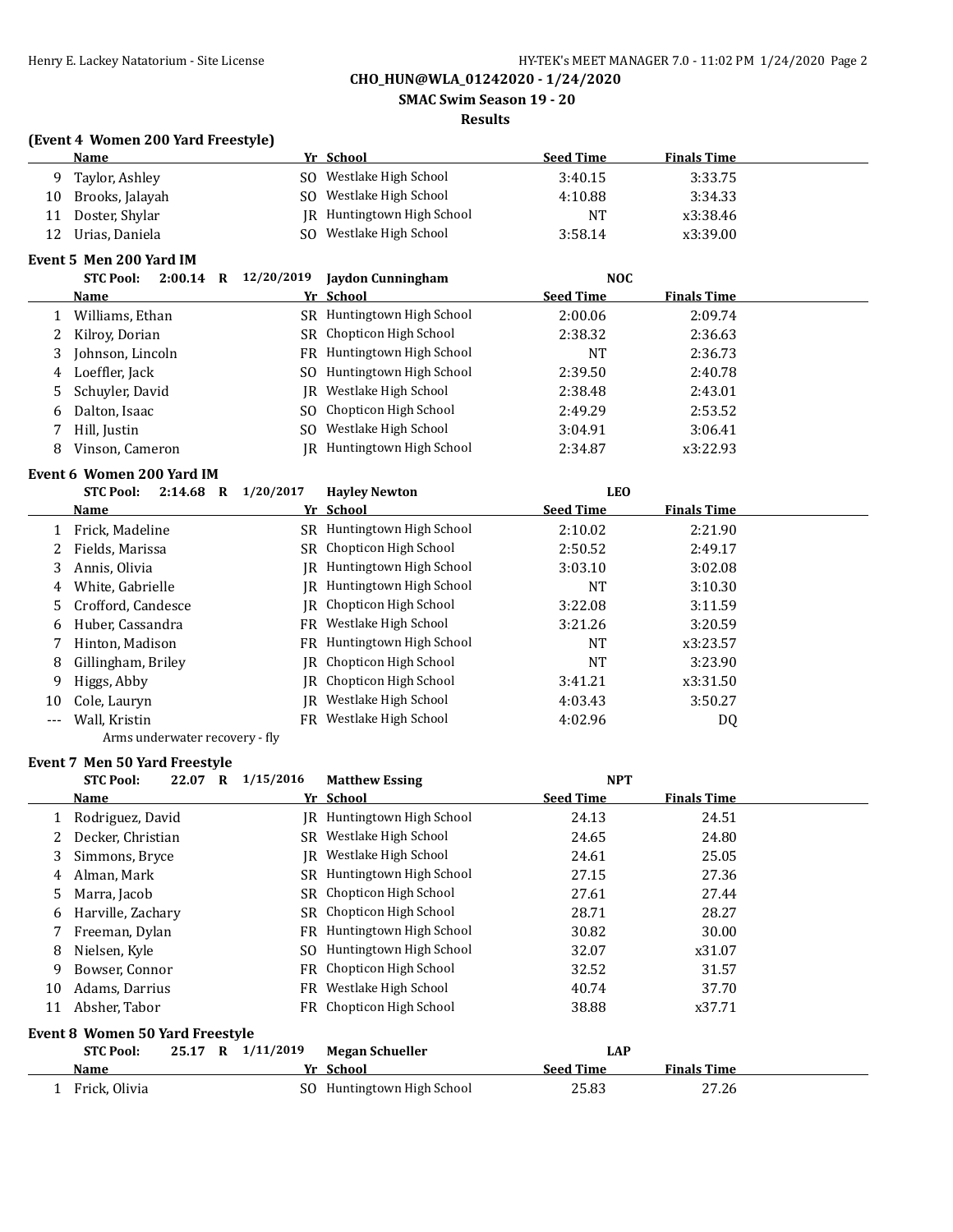**SMAC Swim Season 19 - 20**

### **Results**

### **(Event 8 Women 50 Yard Freestyle)**

|    | <b>Name</b>                              |                       | Yr School                                        | <b>Seed Time</b>               | <b>Finals Time</b> |  |
|----|------------------------------------------|-----------------------|--------------------------------------------------|--------------------------------|--------------------|--|
| 2  | Rogers, Alivia                           |                       | JR Huntingtown High School                       | 28.39                          | 27.62              |  |
| 3  | Moore, Bethany                           | IR                    | Chopticon High School                            | 28.96                          | 28.61              |  |
| 4  | Ramirez, Julissa                         | SR                    | Westlake High School                             | 30.25                          | 30.17              |  |
| 5  | Hinton, Jasmine                          | SR                    | Huntingtown High School                          | 29.95                          | 30.23              |  |
| 6  | Gatton, Sydney                           | IR                    | Chopticon High School                            | <b>NT</b>                      | 30.24              |  |
| 7  | Taylor, Megan                            | <b>FR</b>             | Chopticon High School                            | 32.46                          | 31.87              |  |
| 8  | Boley, Angela                            | IR                    | Huntingtown High School                          | 33.04                          | x33.25             |  |
| 9  | Long, Mackenzie                          | SR                    | Chopticon High School                            | 32.63                          | x33.79             |  |
| 10 | Odeyemi, Maricia                         | SO.                   | Westlake High School                             | 35.96                          | 35.15              |  |
| 11 | Brown, Logan                             | SR                    | Westlake High School                             | 53.46                          | 48.76              |  |
| 12 | Longshore, Cashmere                      | IR                    | Westlake High School                             | 1:02.14                        | x1:02.72           |  |
|    |                                          |                       |                                                  |                                |                    |  |
|    | Event 11 Men 100 Yard Butterfly          |                       |                                                  |                                |                    |  |
|    | <b>STC Pool:</b>                         | 54.60 R 1/13/2017     | Alec Bacon<br>Yr School                          | <b>LEO</b><br><b>Seed Time</b> | <b>Finals Time</b> |  |
|    | <u>Name</u>                              |                       |                                                  |                                |                    |  |
| 1  | Rodriguez, David                         |                       | JR Huntingtown High School                       | <b>NT</b>                      | 1:02.13            |  |
| 2  | Simmons, Bryce                           | IR                    | Westlake High School<br>SR Chopticon High School | 1:06.12                        | 1:06.78            |  |
| 3  | McMullen, Robert                         |                       |                                                  | 1:09.37                        | 1:10.75            |  |
| 4  | Johnson, Lincoln                         |                       | FR Huntingtown High School                       | 1:12.16                        | 1:15.74            |  |
|    | <b>Event 12 Women 100 Yard Butterfly</b> |                       |                                                  |                                |                    |  |
|    | STC Pool:                                | 1:00.67 R $1/20/2017$ | <b>Laurel Gallaudet</b>                          | <b>NOC</b>                     |                    |  |
|    | <b>Name</b>                              |                       | Yr School                                        | <b>Seed Time</b>               | <b>Finals Time</b> |  |
| 1  | Frick, Madeline                          |                       | SR Huntingtown High School                       | 59.11                          | 1:02.46            |  |
| 2  | Biehn, Emma                              |                       | SO Huntingtown High School                       | 1:02.93                        | 1:02.74            |  |
| 3  | Hudson, Olivia                           |                       | FR Huntingtown High School                       | 1:17.61                        | 1:19.07            |  |
| 4  | Gatton, Sydney                           | IR                    | Chopticon High School                            | 1:22.53                        | 1:23.51            |  |
| 5  | Ramirez, Julissa                         |                       | SR Westlake High School                          | <b>NT</b>                      | 1:30.47            |  |
| 6  | Cusmano, Megan                           | IR                    | Chopticon High School                            | 1:32.50                        | 1:33.82            |  |
| 7  | Shunnarah, Jameliah                      | SR                    | Chopticon High School                            | 1:35.20                        | 1:38.02            |  |
| 8  | Hinton, Madison                          | FR                    | Huntingtown High School                          | NT                             | x1:47.75           |  |
| 9  | Cole, Lauryn                             | IR                    | Westlake High School                             | <b>NT</b>                      | 1:58.46            |  |
| 10 | Brackett, Megan                          |                       | FR Chopticon High School                         | <b>NT</b>                      | x1:59.22           |  |
|    | Event 13 Men 100 Yard Freestyle          |                       |                                                  |                                |                    |  |
|    | <b>STC Pool:</b>                         | 49.30 R 1/15/2016     | <b>Matthew Essing</b>                            | <b>NPT</b>                     |                    |  |
|    | Name                                     |                       | Yr School                                        | <b>Seed Time</b>               | <b>Finals Time</b> |  |
|    | 1 Droneberger, Alex                      |                       | SR Huntingtown High School                       | 53.88                          | 53.01              |  |
| 2  | Moore, Michael                           |                       | JR Huntingtown High School                       | 56.98                          | 59.10              |  |
| 3  | Loeffler, Jack                           | SO.                   | Huntingtown High School                          | 1:02.80                        | 1:00.42            |  |
| 4  | Alman, Mark                              |                       | SR Huntingtown High School                       | 1:01.65                        | x1:03.16           |  |
| 5  | Harville, Zachary                        | SR                    | Chopticon High School                            | 1:02.00                        | 1:04.33            |  |
| 6  | McMullen, Robert                         | SR                    | Chopticon High School                            | 58.43                          | 1:05.24            |  |
| 7  | Nebel, Samuel                            | IR.                   | Chopticon High School                            | 1:09.27                        | 1:08.13            |  |
| 8  | Adams, Darrius                           |                       | FR Westlake High School                          | 1:39.37                        | 1:41.50            |  |
|    |                                          |                       |                                                  |                                |                    |  |
|    | Event 14 Women 100 Yard Freestyle        |                       |                                                  |                                |                    |  |
|    | <b>STC Pool:</b>                         | 55.99 R 1/10/2018     | Nathalie LaFontant                               | <b>NPT</b>                     |                    |  |
|    | <u>Name</u>                              |                       | Yr School                                        | <b>Seed Time</b>               | <b>Finals Time</b> |  |
| 1  | Schmidt, Gabrielle                       |                       | SO Huntingtown High School                       | 1:04.11                        | 1:01.85            |  |
| 2  | Moore, Bethany                           | IR                    | Chopticon High School                            | 1:05.05                        | 1:05.92            |  |
| 3  | Atkins, Jadyn                            |                       | FR Huntingtown High School                       | 1:05.62                        | 1:08.77            |  |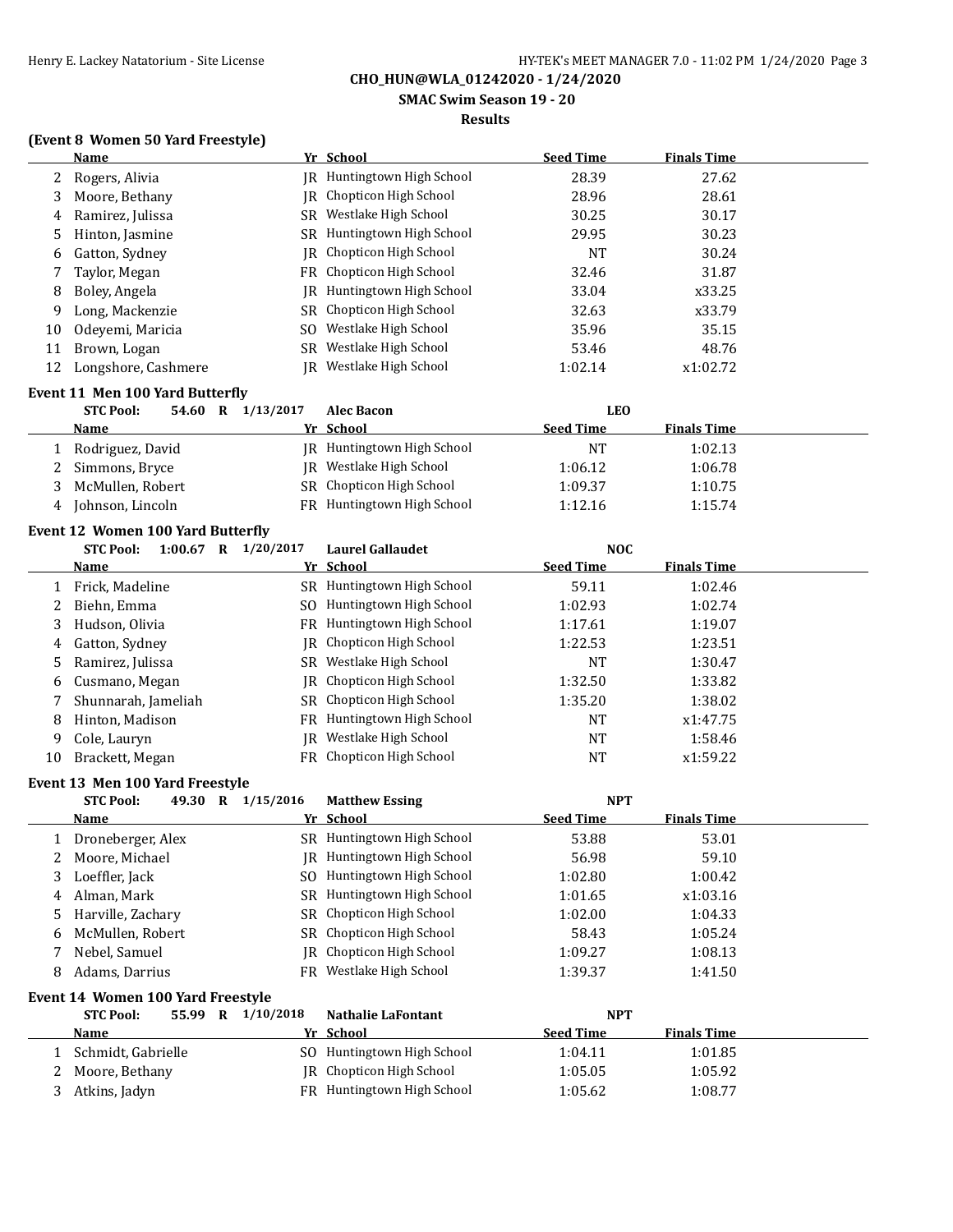**SMAC Swim Season 19 - 20**

#### **Results**

### **(Event 14 Women 100 Yard Freestyle)**

|    | <b>Name</b>      |      | Yr School                  | <b>Seed Time</b> | <b>Finals Time</b> |  |
|----|------------------|------|----------------------------|------------------|--------------------|--|
| 4  | Taylor, Megan    |      | FR Chopticon High School   | NT               | 1:14.49            |  |
| 5. | Denham, Kylie    |      | SO Chopticon High School   | 1:19.93          | 1:17.73            |  |
| 6  | Odeyemi, Maricia |      | SO Westlake High School    | <b>NT</b>        | 1:22.78            |  |
|    | Wood, Katie      |      | SR Chopticon High School   | 1:20.92          | x1:22.87           |  |
| 8  | Mulrine, Mia     |      | SO Westlake High School    | 1:29.12          | 1:27.19            |  |
| 9  | Card, Isabel     |      | SO Huntingtown High School | <b>NT</b>        | 1:32.19            |  |
| 10 | Doster, Shylar   | IR - | Huntingtown High School    | NT               | x1:36.06           |  |
| 11 | Cole, Symone     |      | FR Westlake High School    | 1:54.02          | 1:48.42            |  |
| 12 | Thompson, Shayna |      | SR Westlake High School    | 2:02.41          | x1:55.15           |  |
|    |                  |      |                            |                  |                    |  |

### **Event 15 Men 500 Yard Freestyle**

|    | $4:55.68$ R<br><b>STC Pool:</b> | 1/25/2019 | <b>Connor Currie</b>       | <b>HUN</b>       |                    |  |
|----|---------------------------------|-----------|----------------------------|------------------|--------------------|--|
|    | Name                            |           | Yr School                  | <b>Seed Time</b> | <b>Finals Time</b> |  |
|    | Williams, Ethan                 | SR.       | Huntingtown High School    | 4:55.76          | 5:00.56            |  |
|    | Decker, Christian               |           | SR Westlake High School    | NT               | 6:36.86            |  |
|    | Krenik, Micah                   |           | SO Huntingtown High School | 6:25.19          | 6:40.30            |  |
| 4  | Dalton, Isaac                   |           | SO Chopticon High School   | 6:39.65          | 6:46.70            |  |
| 5. | Kriete, Brayden                 |           | FR Chopticon High School   | NT               | 7:48.88            |  |
|    | Dunn, James                     | SR        | Westlake High School       | NT               | 9:02.93            |  |

#### **Event 16 Women 500 Yard Freestyle**

|     | $5:30.94$ R<br><b>STC Pool:</b> | 2/4/2019 | <b>Nyah Hartwell</b>       | <b>NOC</b>       |                    |
|-----|---------------------------------|----------|----------------------------|------------------|--------------------|
|     | <b>Name</b>                     |          | Yr School                  | <b>Seed Time</b> | <b>Finals Time</b> |
|     | Wild, Rosemary                  |          | IR Chopticon High School   | ΝT               | 6:07.08            |
|     | 2 Richards, Bailee              |          | IR Chopticon High School   | 7:34.92          | 7:21.36            |
|     | Annis, Olivia                   |          | JR Huntingtown High School | 7:42.31          | 7:36.95            |
|     | 4 White, Gabrielle              | IR-      | Huntingtown High School    | 7:36.65          | 7:50.16            |
|     | 5 Mizelle-Penn, Savannah        | IR       | Westlake High School       | 9:47.67          | 9:43.84            |
| --- | Wall. Kristin                   | FR       | Westlake High School       | <b>NT</b>        | NS                 |

#### **Event 17 Men 200 Yard Freestyle Relay STC Pool: 1:35.69 R 1/27/2017 La Plata High School LAP**

|    |                                         | M Bowlin, O Melendez, L Vienneau, C Vienneau  |                        |                         |
|----|-----------------------------------------|-----------------------------------------------|------------------------|-------------------------|
|    | Team                                    | Relay                                         | <b>Seed Time</b>       | <b>Finals Time</b>      |
|    | Westlake High School                    | A                                             | 1:41.50                | 1:45.66                 |
|    | 1) Hill, Justin SO                      | 2) Schuyler, David JR                         | 3) Simmons, Bryce JR   | 4) Decker, Christian SR |
| 2  | Huntingtown High School                 | A                                             | 1:44.44                | 1:47.19                 |
|    | 1) Moore, Michael JR                    | 2) Alman, Mark SR                             | 3) Johnson, Lincoln FR | 4) Hance, Tyler SR      |
| 3  | Chopticon High School                   | A                                             | 1:50.33                | 1:48.07                 |
|    | 1) Marra, Jacob SR                      | 2) Dalton, Isaac SO                           | 3) Kilroy, Dorian SR   | 4) McMullen, Robert SR  |
| 4  | Huntingtown High School                 | B                                             | <b>NT</b>              | 1:59.07                 |
|    | 1) Cox, Garrett SO                      | 2) Krenik, Micah SO                           | 3) Nielsen, Kyle SO    | 4) Krohnert, Max SR     |
| .5 | Chopticon High School                   | B                                             | <b>NT</b>              | 2:06.90                 |
|    | 1) Bowser, Connor FR                    | 2) Fields, Connor FR                          | 3) Kriete, Brayden FR  | 4) Harville, Zachary SR |
|    | Event 18 Women 200 Yard Freestyle Relay |                                               |                        |                         |
|    | <b>STC Pool:</b><br>1:47.39 R           | 1/25/2017<br>North Point High School          | <b>NPT</b>             |                         |
|    |                                         | C Arquero, C Essing, M Rivenburg, N LaFontant |                        |                         |
|    | Team                                    | Relay                                         | <b>Seed Time</b>       | <b>Finals Time</b>      |
|    | Huntingtown High School                 | A                                             | 1:47.99                | 2:04.34                 |
|    | 1) Cost, Isabella FR                    | 2) Munoz, Jenna FR                            | 3) Atkins, Jadyn FR    | 4) Hinton, Jasmine SR   |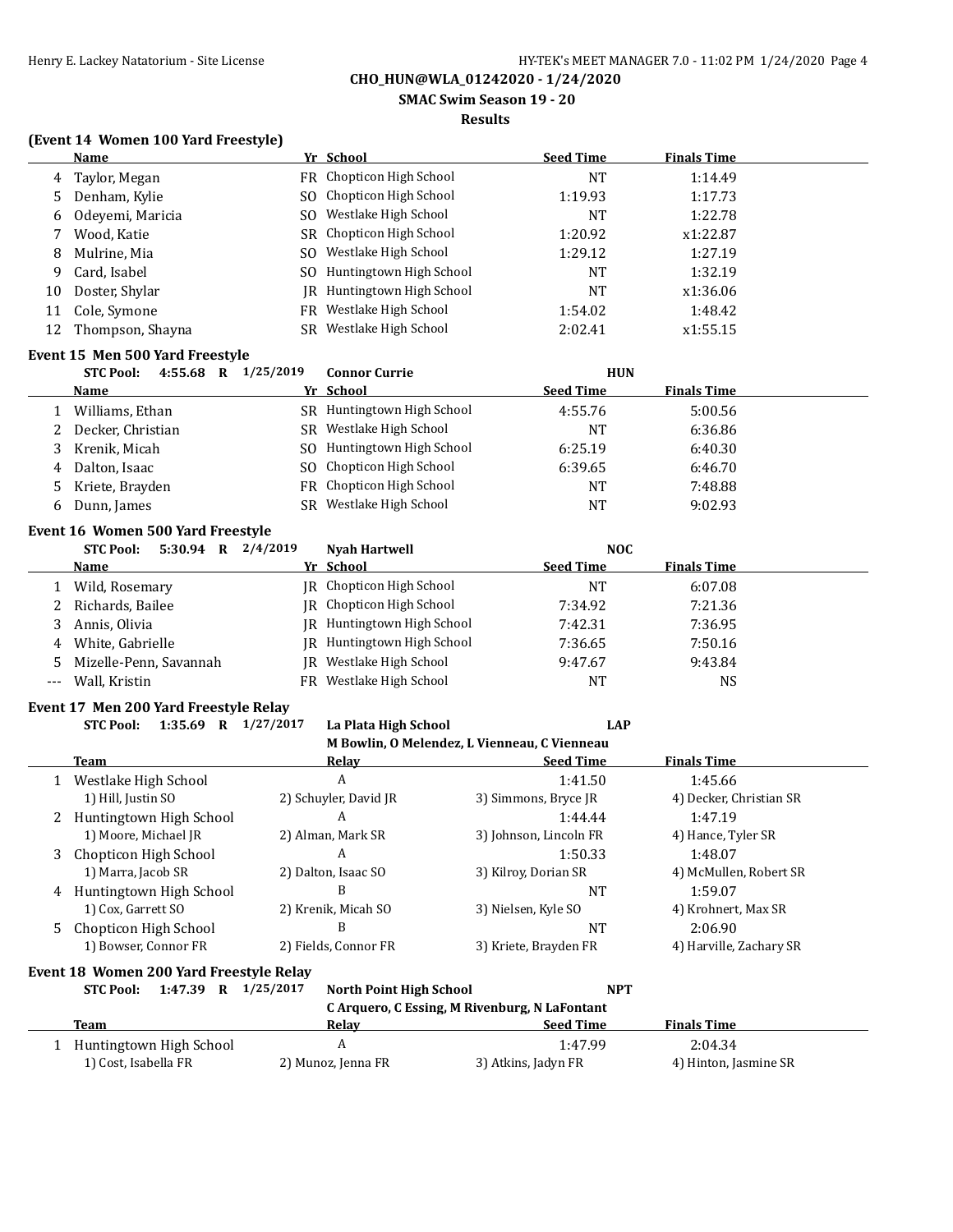**SMAC Swim Season 19 - 20**

#### **Results**

### **(Event 18 Women 200 Yard Freestyle Relay)**

|        | <b>Team</b>                                              |           | <b>Relay</b>                     | <b>Seed Time</b>               | <b>Finals Time</b>       |
|--------|----------------------------------------------------------|-----------|----------------------------------|--------------------------------|--------------------------|
| 2      | Chopticon High School                                    |           | A                                | 1:57.88                        | 2:12.59                  |
|        | 1) Crofford, Candesce JR                                 |           | 2) Belleavoine, Hope SR          | 3) Long, Mackenzie SR          | 4) Taylor, Megan FR      |
| 3      | Huntingtown High School                                  |           | B                                | <b>NT</b>                      | 2:16.20                  |
|        | 1) Boley, Angela JR                                      |           | 2) Hinton, Megan FR              | 3) Sherman, Gina SR            | 4) White, Gabrielle JR   |
| 4      | Westlake High School                                     |           | A                                | 2:22.89                        | 2:20.68                  |
|        | 1) Huber, Cassandra FR                                   |           | 2) Odeyemi, Maricia SO           | 3) Mizelle-Penn, Savannah JR   | 4) Ramirez, Julissa SR   |
| 5      | Chopticon High School                                    |           | B                                | <b>NT</b>                      | 2:23.58                  |
|        | 1) Denham, Kylie SO                                      |           | 2) Plum, Lea JR                  | 3) Higgs, Abby JR              | 4) Gillingham, Briley JR |
|        | 6 Westlake High School                                   |           | B                                | <b>NT</b>                      | 3:22.52                  |
|        | 1) Longshore, Cashmere JR                                |           | 2) Cole, Symone FR               | 3) Brown, Logan SR             | 4) Urias, Daniela SO     |
|        | <b>Event 19 Men 100 Yard Backstroke</b>                  |           |                                  |                                |                          |
|        | <b>STC Pool:</b><br>56.50 R 1/16/2019                    |           | <b>Ben Voelker</b>               | <b>CAL</b>                     |                          |
|        | <u>Name</u>                                              |           | Yr School                        | <b>Seed Time</b>               | <b>Finals Time</b>       |
| 1      | Moore, Michael                                           |           | JR Huntingtown High School       | 1:08.33                        | 1:09.78                  |
| 2      | Cox, Garrett                                             |           | SO Huntingtown High School       | 1:17.67                        | 1:18.71                  |
| 3      | Nebel, Samuel                                            | <b>IR</b> | Chopticon High School            | 1:22.89                        | 1:20.19                  |
| 4      | Arias, Christian                                         |           | FR Huntingtown High School       | 1:29.70                        | 1:25.59                  |
| 5      | Hill, Justin                                             | SO.       | Westlake High School             | 1:27.30                        | 1:31.07                  |
| 6      | Vinson, Cameron                                          |           | JR Huntingtown High School       | 1:25.80                        | x1:31.86                 |
| 7      | Fields, Connor                                           |           | FR Chopticon High School         | 1:34.67                        | 1:35.15                  |
| 8      | Kriete, Brayden                                          |           | FR Chopticon High School         | 1:38.96                        | 1:37.14                  |
|        |                                                          |           |                                  |                                |                          |
|        | <b>Event 20 Women 100 Yard Backstroke</b>                |           |                                  |                                |                          |
|        | <b>STC Pool:</b><br>1:02.27 R 1/29/2018<br><u>Name</u>   |           | <b>Maddie Frick</b><br>Yr School | <b>HUN</b><br><b>Seed Time</b> | <b>Finals Time</b>       |
|        |                                                          |           | SO Huntingtown High School       | 1:06.79                        | 1:08.06                  |
| 1<br>2 | Schmidt, Gabrielle<br>Fields, Marissa                    |           | SR Chopticon High School         | 1:18.49                        | 1:16.08                  |
| 3      | Cost, Isabella                                           |           | FR Huntingtown High School       | 1:16.90                        |                          |
|        | Munoz, Jenna                                             |           | FR Huntingtown High School       | 1:17.27                        | 1:19.49<br>1:21.28       |
| 4      |                                                          |           | Chopticon High School            |                                |                          |
| 5      | Richards, Bailee                                         | IR        | FR Huntingtown High School       | 1:26.95                        | 1:27.23                  |
| 6      | Hinton, Megan                                            |           | Chopticon High School            | <b>NT</b>                      | x1:34.70                 |
| 7      | Plum, Lea                                                | IR        | SO Westlake High School          | 1:40.08                        | 1:36.14                  |
| 8      | Mulrine, Mia                                             |           | Chopticon High School            | 1:45.49                        | 1:43.24                  |
| 9      | Mayers, Sophie                                           | IR        |                                  | NT                             | x2:00.16                 |
| 10     | Urias, Daniela                                           |           | SO Westlake High School          | 2:17.22                        | 2:20.93                  |
| 11     | Thompson, Shayna                                         |           | SR Westlake High School          | 2:27.80                        | 2:23.57                  |
| ---    | Brooks, Jalayah<br>Shoulders past vertical toward breast |           | SO Westlake High School          | 1:48.86                        | DQ                       |
|        |                                                          |           |                                  |                                |                          |
|        | <b>Event 21 Men 100 Yard Breaststroke</b>                |           |                                  |                                |                          |
|        | 57.36 R 12/20/2019<br><b>STC Pool:</b>                   |           | <b>Jaydon Cunningham</b>         | <b>NOC</b>                     |                          |
|        | <b>Name</b>                                              |           | Yr School                        | <b>Seed Time</b>               | <b>Finals Time</b>       |
| 1      | Smith, Jared                                             |           | SR Huntingtown High School       | 1:10.66                        | 1:11.30                  |
| 2      | Hance, Tyler                                             |           | SR Huntingtown High School       | 1:12.81                        | 1:14.11                  |
| 3      | Schuyler, David                                          |           | JR Westlake High School          | 1:13.15                        | 1:14.40                  |
|        | 4 Kilroy, Dorian                                         |           | SR Chopticon High School         | 1:17.39                        | 1:16.95                  |

5 Freeman, Dylan **FR** Huntingtown High School 1:32.10 1:30.78 6 Schuler, Quinn FR Huntingtown High School NT x1:57.90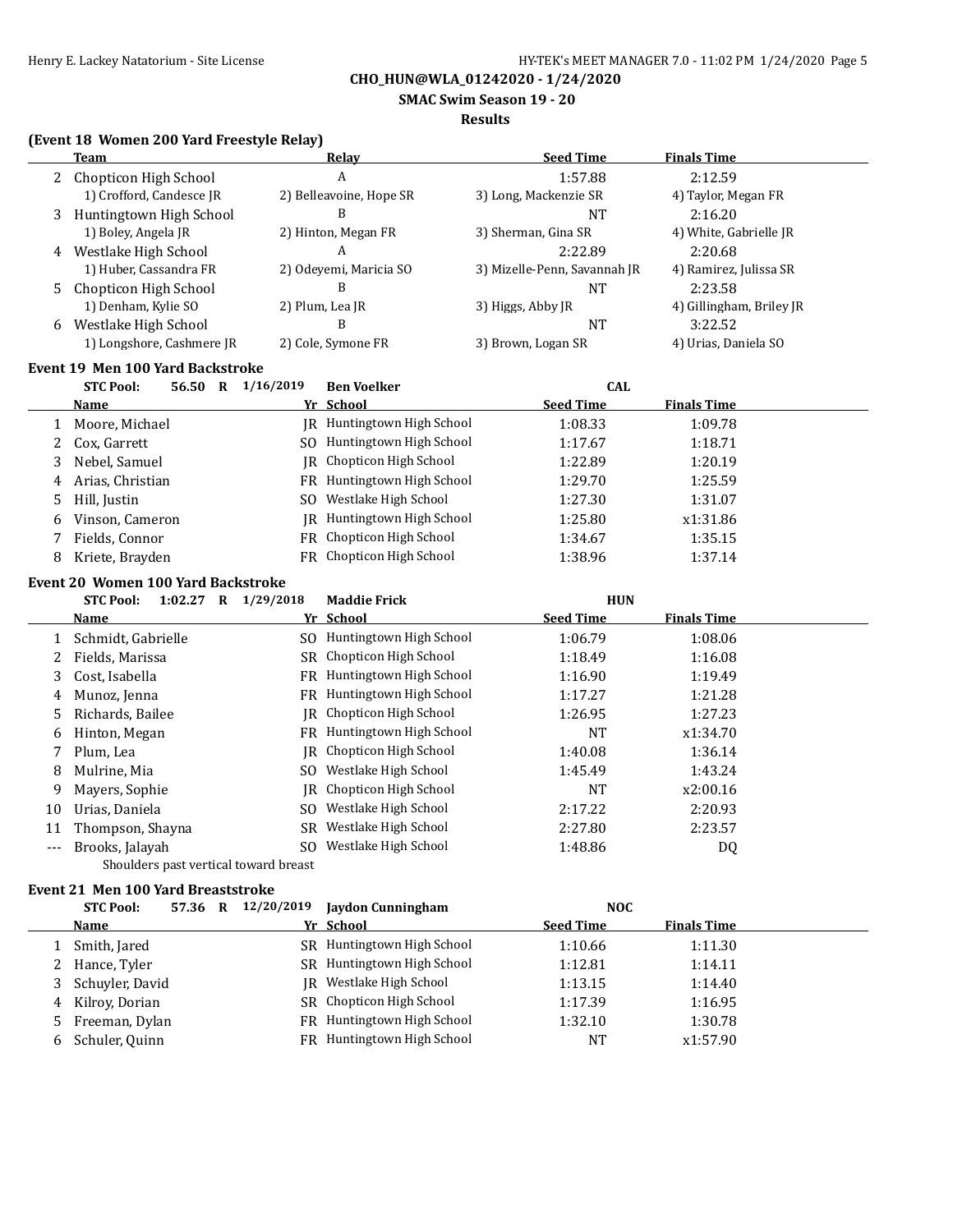**SMAC Swim Season 19 - 20**

### **Results**

# **Event 22 Women 100 Yard Breaststroke**

|         | $1:08.55$ R<br><b>STC Pool:</b> | 12/20/2019 | <b>Alexandra Tompkins</b>  | <b>MDU</b>       |                    |  |
|---------|---------------------------------|------------|----------------------------|------------------|--------------------|--|
|         | <b>Name</b>                     |            | Yr School                  | <b>Seed Time</b> | <b>Finals Time</b> |  |
|         | Frick, Olivia                   |            | SO Huntingtown High School | 1:08.98          | 1:10.77            |  |
| 2       | Rogers, Alivia                  | IRI        | Huntingtown High School    | 1:15.17          | 1:19.48            |  |
| 3       | Atkins, Jadyn                   |            | FR Huntingtown High School | 1:18.41          | 1:21.49            |  |
| 4       | Wild, Rosemary                  | IR         | Chopticon High School      | 1:19.59          | 1:29.58            |  |
| 5.      | Crofford, Candesce              |            | IR Chopticon High School   | 1:39.47          | 1:37.49            |  |
| 6       | Hinton, Megan                   |            | FR Huntingtown High School | 1:33.07          | x1:37.94           |  |
|         | Higgs, Abby                     |            | IR Chopticon High School   | 1:40.65          | 1:46.37            |  |
| 8       | Huber, Cassandra                | FR         | Westlake High School       | 1:48.01          | 1:49.74            |  |
| $---$   | Brown, Logan                    |            | SR Westlake High School    | 2:39.13          | DQ.                |  |
| $- - -$ | Gardiner, Kaitlyn               |            | SO Chopticon High School   | NT               | DQ                 |  |
|         | Arms two strokes underwater     |            |                            |                  |                    |  |
|         | Taylor, Ashley                  | SO.        | Westlake High School       | 2:31.36          | DQ                 |  |

#### **Event 23 Men 400 Yard Freestyle Relay**

**STC Pool: 3:28.75 R 1/15/2016 Leonardtown High School LEO**

|  |  |  |  |  | D Pinno, B Carrigg, H Race III, A Bacon |
|--|--|--|--|--|-----------------------------------------|
|--|--|--|--|--|-----------------------------------------|

|   | Team                      | Relay                  | <b>Seed Time</b>       | <b>Finals Time</b>      |
|---|---------------------------|------------------------|------------------------|-------------------------|
|   | Huntingtown High School   | A                      | 3:26.90                | 3:48.07                 |
|   | 1) Droneberger, Alex SR   | 2) Smith, Jared SR     | 3) Rodriguez, David JR | 4) Williams, Ethan SR   |
|   | 2 Huntingtown High School | В                      | NΤ                     | 4:32.04                 |
|   | 1) Loeffler, Jack SO      | 2) Arias, Christian FR | 3) Cox, Garrett SO     | 4) Alman, Mark SR       |
| 3 | Chopticon High School     | A                      | 4:20.69                | 4:33.15                 |
|   | 1) Nebel, Samuel JR       | 2) Kriete, Brayden FR  | 3) Dalton, Isaac SO    | 4) Harville, Zachary SR |
|   | 4 Chopticon High School   |                        | NΤ                     | 5:24.56                 |
|   | 1) Fields, Connor FR      | 2) Scheller, Carson FR | 3) Absher, Tabor FR    | 4) Bowser, Connor FR    |

### **Event 24 Women 400 Yard Freestyle Relay**

**STC Pool: 3:51.18 R 1/13/2017 North Point High School NPT**

**C Arquero, K McMillen, M Rivenburg, N LaFontant**

|   | can quero, in prepanent, printemburg, in mai oficialit |                       |                        |                          |  |
|---|--------------------------------------------------------|-----------------------|------------------------|--------------------------|--|
|   | Team                                                   | Relay                 | <b>Seed Time</b>       | <b>Finals Time</b>       |  |
|   | Huntingtown High School                                | A                     | 3:48.77                | 4:09.76                  |  |
|   | 1) Biehn, Emma SO                                      | 2) Rogers, Alivia JR  | 3) Frick, Olivia SO    | 4) Frick, Madeline SR    |  |
|   | Huntingtown High School                                | В                     | NT                     | 4:29.96                  |  |
|   | 1) Hudson, Olivia FR                                   | 2) Cost, Isabella FR  | 3) Hinton, Jasmine SR  | 4) Schmidt, Gabrielle SO |  |
| 3 | Chopticon High School                                  | A                     | 4:26.39                | 4:30.80                  |  |
|   | 1) Wild, Rosemary JR                                   | 2) Fields, Marissa SR | 3) Gatton, Sydney JR   | 4) Moore, Bethany JR     |  |
| 4 | Chopticon High School                                  | В                     | NT                     | 5:20.23                  |  |
|   | 1) Shunnarah, Jameliah SR                              | 2) Wood, Katie SR     | 3) Richards, Bailee JR | 4) Gillingham, Briley JR |  |
| 5 | Westlake High School                                   | A                     | 5:39.92                | 6:06.93                  |  |
|   | 1) Brooks, Jalayah SO                                  | 2) Mulrine, Mia SO    | 3) Cole, Lauryn JR     | 4) Wall, Kristin FR      |  |
| 6 | Westlake High School                                   | B                     | NT                     | 7:23.77                  |  |
|   | 1) Thompson, Shayna SR                                 | 2) Brown, Logan SR    | 3) Urias, Daniela SO   | 4) Taylor, Ashley SO     |  |